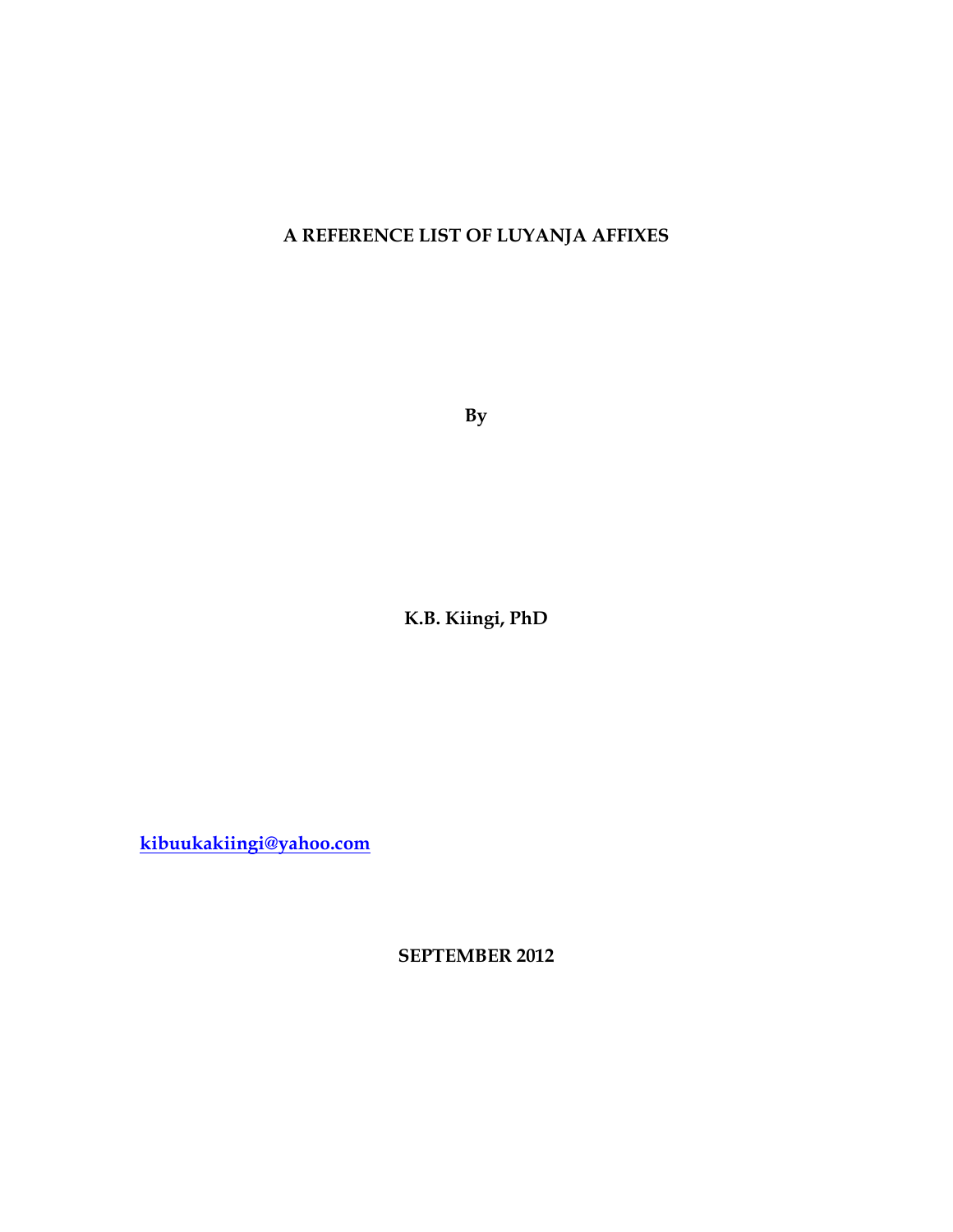## A REFERENCE LIST OF LUYANJA AFFIXES

Having announced the emergence of Luyanja, the first ever fully functional indigenous African language, in August 2012, I now present a reference list of its affixes for systematic reference by scientists and scholars intent on compiling terminologies in their respective domains of interest and /or activity. The affixes are arranged alphabetically with the corresponding morphemes and English renditions. A subtle difference between a preword and postword affix (i.e. X- and  $- X$ ) should be discerned. To the list a morpheme index is appended in order to facilitate the cognitive departure from English terms.

| A1<br>- al             | [TO BEGIN] -esce                                               | <b>B11</b><br>-bel     | [FORWARDS; IN FRONT OF]<br>ante-, fore-, pre-, pro- |
|------------------------|----------------------------------------------------------------|------------------------|-----------------------------------------------------|
| A2<br>-anz             | [ TO INITIATE]                                                 | <b>B12</b>             | -bem [ONE] mono-, uni-                              |
| B <sub>3</sub><br>bak- | [TO ARREST/STABILIZE]<br>-stasis, -stat                        | <b>B13</b>             | -bend [NINE] non-                                   |
| <b>B4</b><br>bal-      | <b>[TO CALCULATE</b>                                           | <b>B14</b>             | -bil [TO BE WITHOUT]<br>-free                       |
| B <sub>5</sub>         | ACADEMICALLY calculus                                          | <b>B15</b><br>-bil     | [TWO]<br>$di-, bi-$                                 |
| -ban                   | [FOUR] tetra-, quadri-                                         | <b>B16</b><br>-bol     | [BADLY]<br>mal-, $ill$ -, $dys$ -,<br>caco-         |
| <b>B6</b>              | -bang [TO SPACE]                                               | <b>B17</b>             |                                                     |
| B7                     | -bbal [TO BE BESIDE                                            |                        | bool- [ TO DISCRIMINATE<br>AGAINST -ism             |
| <b>B8</b>              | SOMETHING]                                                     | <b>B18</b><br>bul-     | [TO LACK] $a-$ , an-, -less                         |
| beb-<br><b>B9</b>      | [TO CARRY/BEAR] -iferous,<br>-igerous                          | <b>B19</b>             | -bun [TO EMBRACE]                                   |
| -beet                  | [TO FLATTEN] platy-                                            | <b>B20</b>             | -bwel [TO BE OUTSIDE] exo-, ecto-                   |
| <b>B10</b><br>-beg     | [BACKWARDS; AT THE<br>BACK OF meta-, after-, post-<br>, retro- | D <sub>21</sub><br>-dd | [BACK; TO RETURN]<br>re-                            |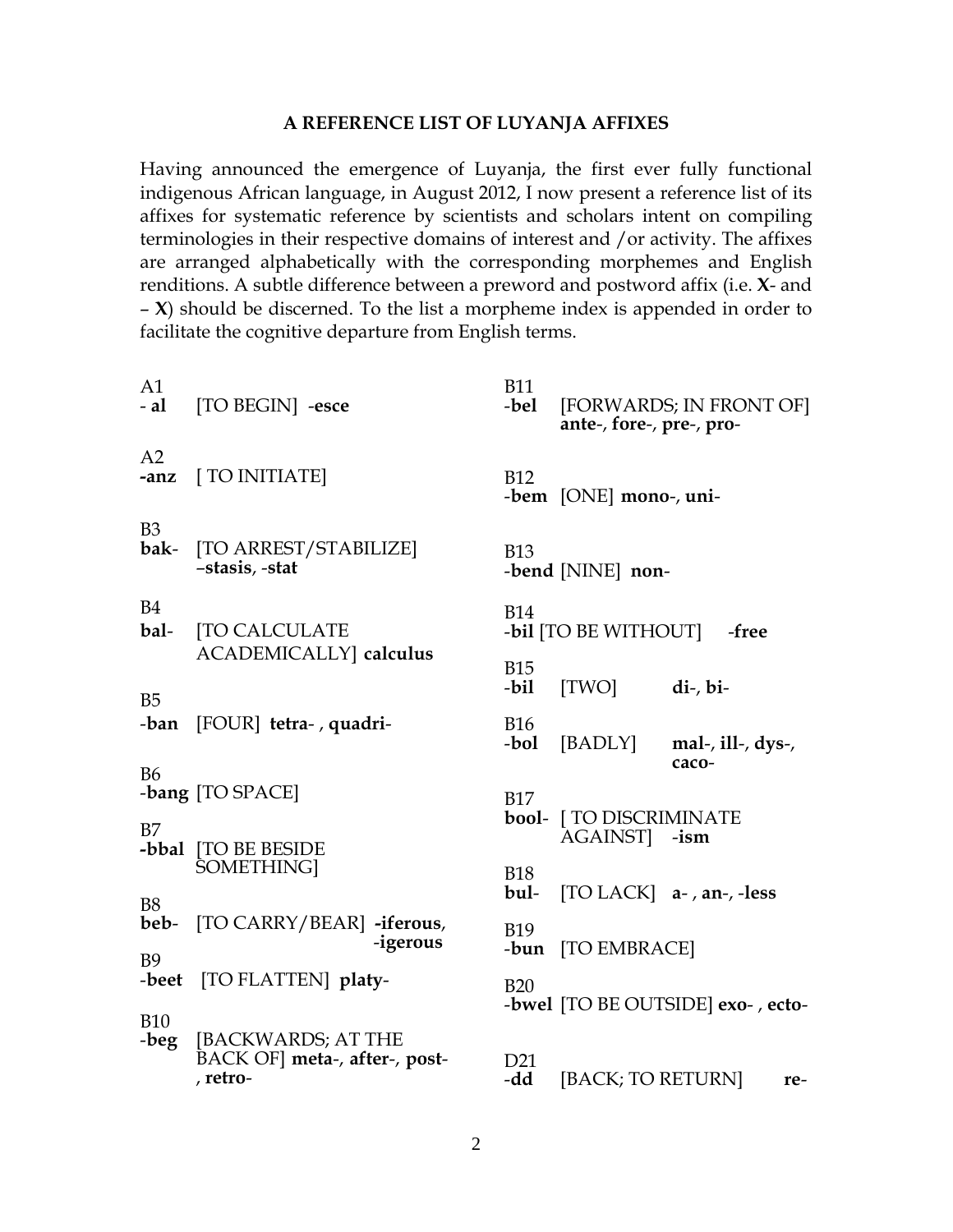$D22$ <br> $-dd$ -**dd** [ TO BE (COME) ANCIENT] D23 -**ddal** [ EARNESTLY] D24 -**ddy** [ TO THE RIGHT] **dextro**-D25 -**dyek** [ TO DECEIVE] **pseudo**-E26 **(e)fi-**,**(e)fi-** [DEFECTIVE DISEASED] -**ache** F27 -**f** [PERTAINING TO] -**al** , - **(i)an** F28 **faan**- [ TO BE LIKE] –**iform**, -**oid** , -**like**, -**shaped** F29 **fug**- [ TO CONTROL PROFESSIONALLY] **management**, **control** F30 -**fund** [TO NARROW] D31 -**gaan** [TO NEGATE] **anti**- , **counter**- , **contra**-G32<br>gal**gal**- [TO LOVE] **philo**-, -**phile**, -**phily**, -**philic** G33 -**gaz** [ TO WIDEN] D34 -**geeny** [TO IMITATE] -**aster** D35 -**gel** [ TO COMPARE] D36 -**ggul** [ABOVE] **epi- , super- , supra- , hyper- over up-**

G37 -**ggy** [ANEW] **neo**-G38 -**giv** [TO MOVE FROM BEYOND] G39 -**gob** [TO FOLLOW] **meta**-, **post**-, -**wise** G40 -g**ond** (1) [TO CONFORM WITH] (2) [ TO SOFTEN] J41 -**jaan** [TO BE(COME) GREEN] **chloro**-J42 -**jjul** [ TO BE(COME) FULL OF] **-ose , -ous , -aceous** K43 -**kaag** [SIX] **hex(a)-** , **sex(i)-** K44 -kal [TO BE(COME DRY] **xero**-K45 --**kat** [MIDDLE] **mid-** , **meso-** , **medio-**K46 -**keew** [TO DECREASE] K47 -**kend** [TO BE(COME) THIN] K48 -**keng** [TO DETECT] K49 -**kiik** [TO CROSS] **trans**- , **cross**-, **dia**-, **per**-K50 -**kiis** [EVERY] **omni**- , **pan**- , **all**-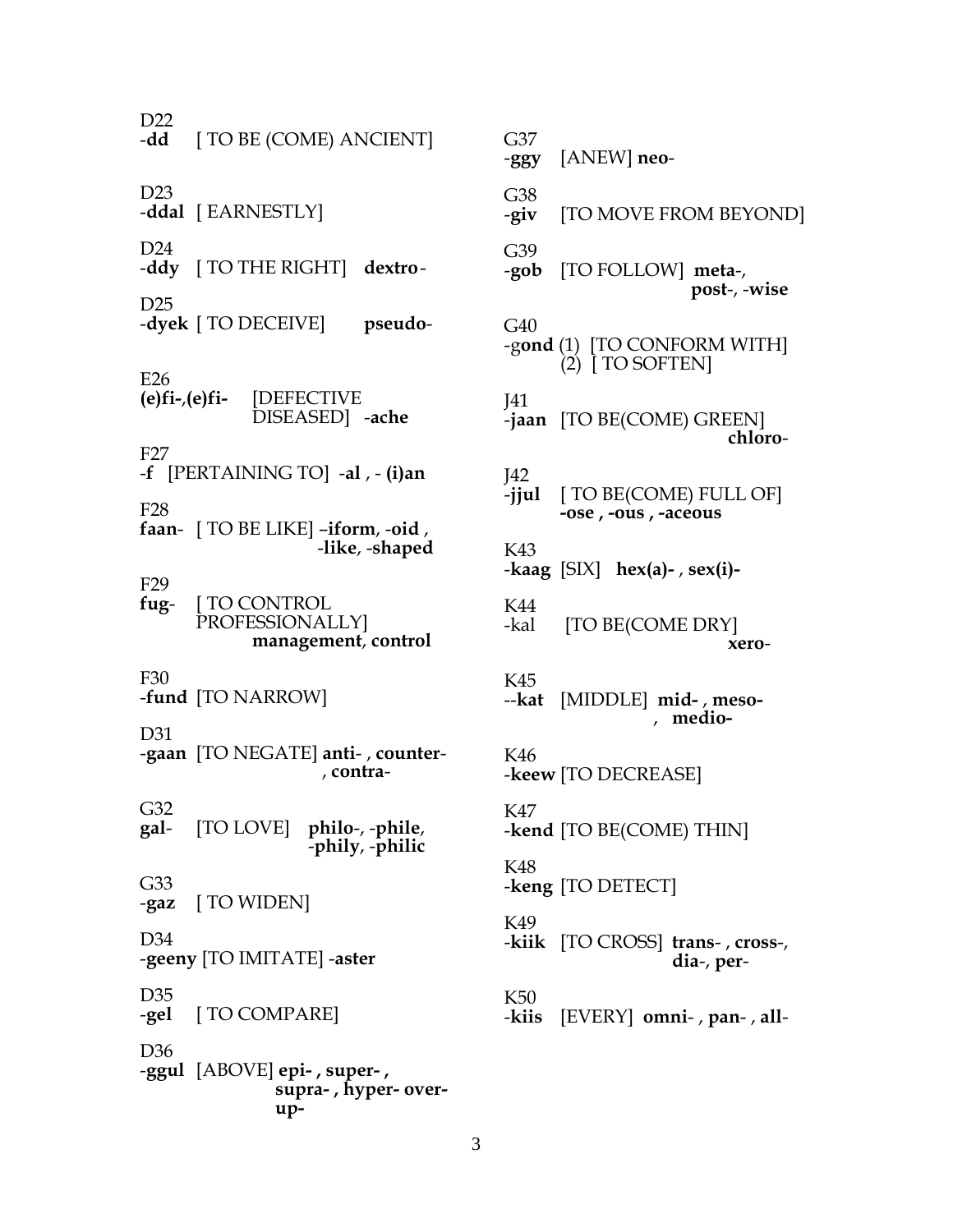K51 -kil , -kkill [+ EXCESSIVE; ++EXCESSIVE ultra-, hyper-; ultramicro-, ultramacro-, macromacro-, macromacro-K52 - $\lim$  [UNIFORM(LY) homo-K53 -kis [TO CONCEAL] crypto-K<sub>54</sub> [TO DESCEND] -kk cata-, kata-K<sub>55</sub> -kkon [ TO THE LEFT]  $laev(o)$ -, sinistro-K<sub>56</sub> [TO MAKE] -facient, -poiesis kol-**K57** kom- [TO DISCONTNUE] -stasis, -stat K<sub>58</sub> -kul [TO DEVELOP / GROW] -escence, -genesis K<sub>59</sub> -kum [TEN] deka-, deca-K60 -kump [NEAR] circum-, peri-K61 -kung [ TO BE GROUPED] K<sub>62</sub> -kuv [ TO MOVE FROM A  $\text{SURFACE}$ ] ab-, abs-; ap(0)-;  $ex-$ K63 -kwan [ TO BE(COME) FRIENDLY] K64 -kwat [ TO CORRESPOND TO] K65 kyaw- [ PHOBIA] -phobe, -phobia, -phobic K66 -kyuk [ TO CHANGE/VARY]

I.67 -laan [ TO NEIGHBOUR] jusxta-, anchi- $L68$ -labis [TO SEE WITH] -scope, -scopy  $L69$ -lak **TO HAPPEN WITH** SUCCESS]  $1.70$ [OTHER] -lal hetero-, allo- $L71$ -leez [CYBER(NETICS] cyber-I.72  $-let$ [TO BE(COME) LONG]  $L73$ -lek **[TO BE NEUTRAL** /INDIFFERENT] I.74 -lekw [TO BE RELATED THROUGH A **REMARRIAGE** step-L75 lemw- [TO FAIL TO] dys- $L76$ lemy- [ TO CAUSE TO FAIL] -proof I.77 -lik [TO HAVE ON THE SURFACE] L78 [TO HAVE INSIDE] endo--lim  $L79$ -lin [TO HAVE] -ous, - ate, -aceous , -ose **L80** -ling [TO APPEAR TO BE] quasi-

L81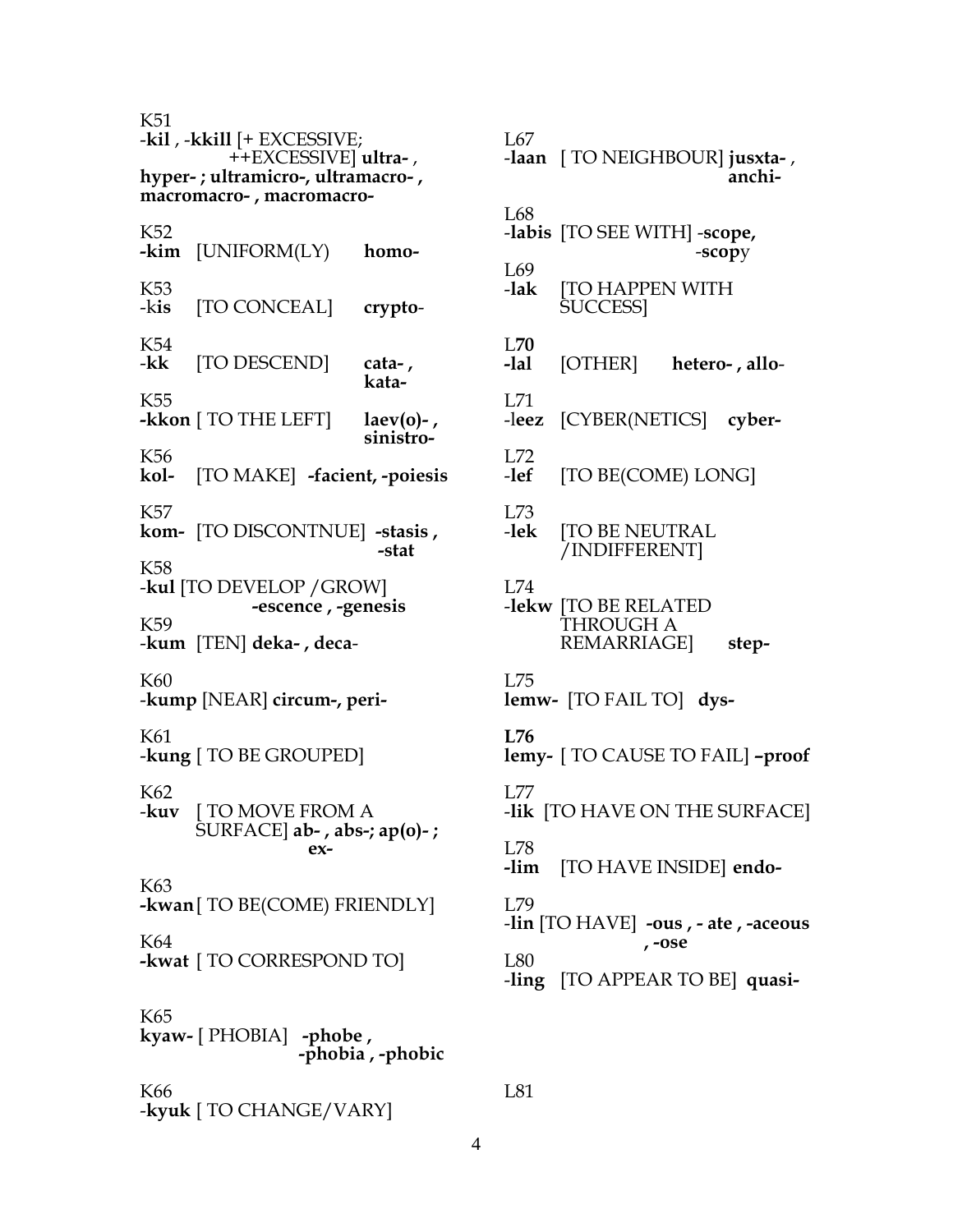$-lul$ **JON OR TO THE OTHER** SIDE OF] trans-, extra-, ultra-L82 -lum [PAIN] -algia, dys- -agra, -odynia  $L83$ lumw- [TO SUFFER] path- $L84$ -lun [ON THIS SIDE] cis-I 85 -lund [TO BE MULTIPLIED X TIMES -fold, -some L86 -lung  $[WELL]$ eu- $L87$ -luss [To BE(COME) BLACK] melan-**L88** -lwal [DISEASED CONDITION]  $-oasis$ ,  $-osis$ **L89** -ly [TO EAT] -phagous, -phage, -phagy, -ivorous, - ivore **1.90** -lyaw [ TO BELONG TO] M91 -mal [ TO COMPLETE] per-, ex-M92 -meny [ TO BREAK DOWN] -lysis, -lysin, -lytic, -lyse M93 -mil<sup>1</sup> [DIRECTED INWARDS] endo-,  $in$ -M94 **[TO CAUSE TO MOVE**  $\mathbf{mil}^2$ -INWARDS endo-muk [DIRECTED OUTWARDS]  $exo-$ M96 **[TO RESULT FROM BEING** -mul V- $_{\rm ED}$ ] M97 -muv [TO MOVE FROM INSIDE] exo-M98  $-mvuk$  [ TO DEPUTIZE] vice-, pro-M99 -myuk [TO BE(COME) RED] erythr-N<sub>1</sub>O<sub>O</sub> -naan  $[EIGHT]$ oct-N<sub>101</sub> [AGAIN] -nat re-N<sub>102</sub> ndiik- [TO WRITE] ACADEMICALLY] - graph, -graphy, -graphics -gram N<sub>10</sub>3 -nen [TO BE(COME) BIG] N<sub>104</sub> [MANY; MUCH] poly-,  $-ng$ multi-, many--alia , -ana , -pedia N<sub>105</sub> -ngul [TO BE ON A SURFACE] epiecto-N<sub>106</sub> -nkan [TO EQUAL] iso-, equ-N<sub>10</sub>7 -nn [WHOLE] holo-N<sub>108</sub> -nnus [HALF] semi-, hemi-, demi-, half-,  $pen(e)$ -N<sub>109</sub>

## M95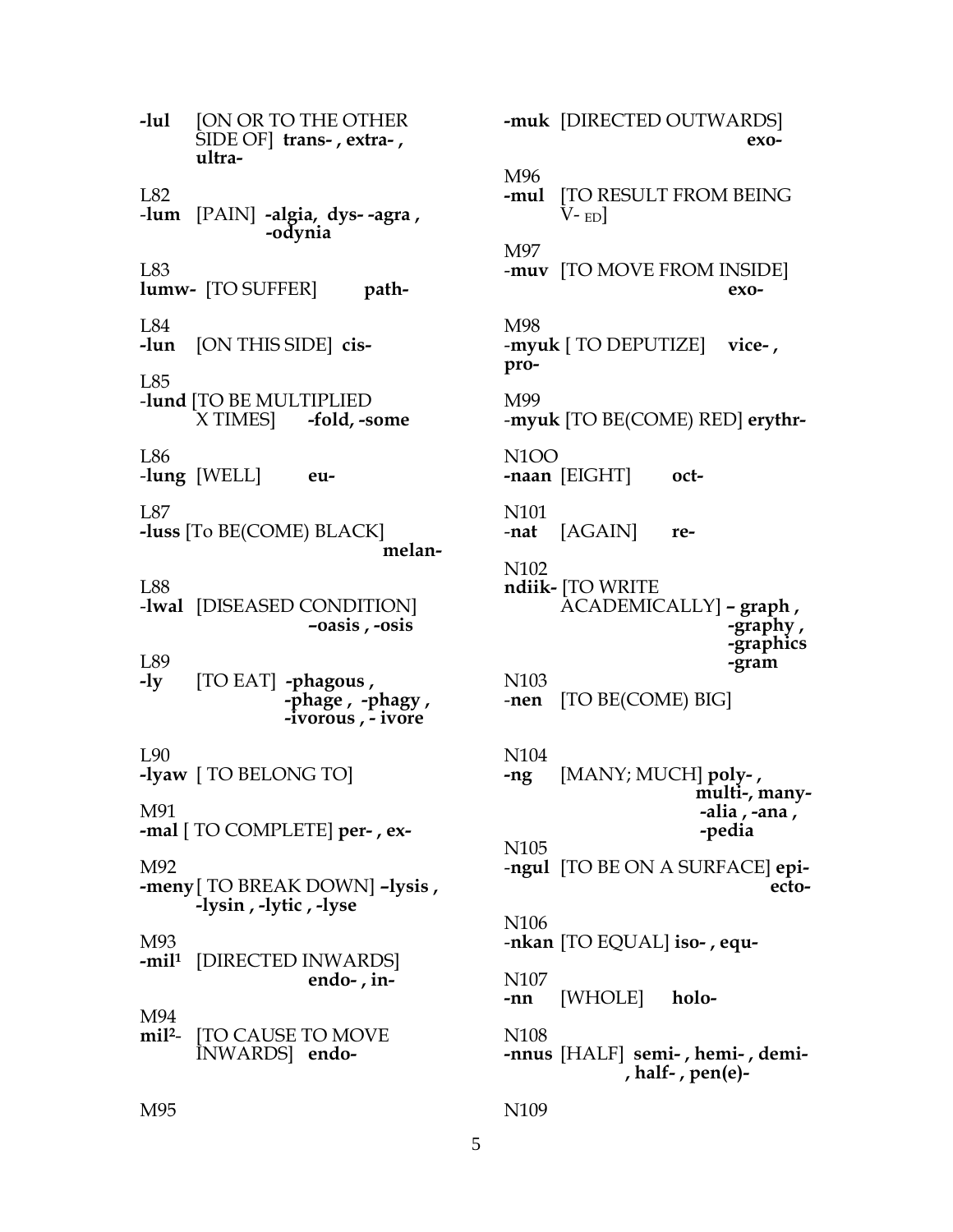noony- [TO RESEARCH] research N<sub>110</sub> -nyiit [TO INTENSIFY] N111 -nyot [FEW] oligo-N112 -nnyin [SELF] self-, auto-N113 -nnyol [ TO EXPLAIN ACADEMICALLY] - logy,  $-ic(s)$ , -nomy, -nomics O114 (o)lu- [ONE-DIMENSIONAL] O115 (o)llu-[TWO-DIMENSIONAL] O116 (o) Illu- [THREE-DIMENSIONAL] P117 pim- [TO MEASURE] ACADEMICALLY] -meter, -metry, -metric P118 -ppek [SINGLE] mono-, uni-S<sub>119</sub> -saal [TO PRECEDE] ante-, fore-, pre-, pro-S<sub>120</sub> -saan [WORTHY] -worthy S121 -sal [TO CROSS] trans-, cross-, dia-, per-S122 -sanv [SEVEN] hept-, sept-S<sub>123</sub> {THREE] tri--sat S124

[TO BE NEAR TO] para--seg S<sub>125</sub> -seel [TO TIME] S126  $-$ semb $[LAST/FINAL]$ S<sub>127</sub> -simb [PERPENDICULAR] ortho-, rect-S<sub>128</sub> -sing [TO BE BASED ON] S129 -sob [WRONGLY] mis-, caco-, dys-S<sub>130</sub> -sook [FIRST] proto-, ur-, arche-S131 -sukk, sukk [BEYOND] ultra-T<sub>132</sub> **-ta**  $V^{\text{rt}}$ , -ta  $N^{\text{st}}$  **w** [TO NEGATE] **a-**, , -dis. -an non-, inun-T<sub>133</sub> -taag [TO BE IN NEED OF] T<sub>134</sub> **-taam** [TO BE(COME) ADDICTED] -aholic T135 -taan [FIVE] pent-, quint-T<sub>136</sub> -tab-, -tab  $[TO LINK]$ inter-T<sub>137</sub>  $[CEASELESS(LY)]$ -tat T<sub>138</sub> -teekw [MUST] T139 -teg [TO BE READY TO] T<sub>140</sub>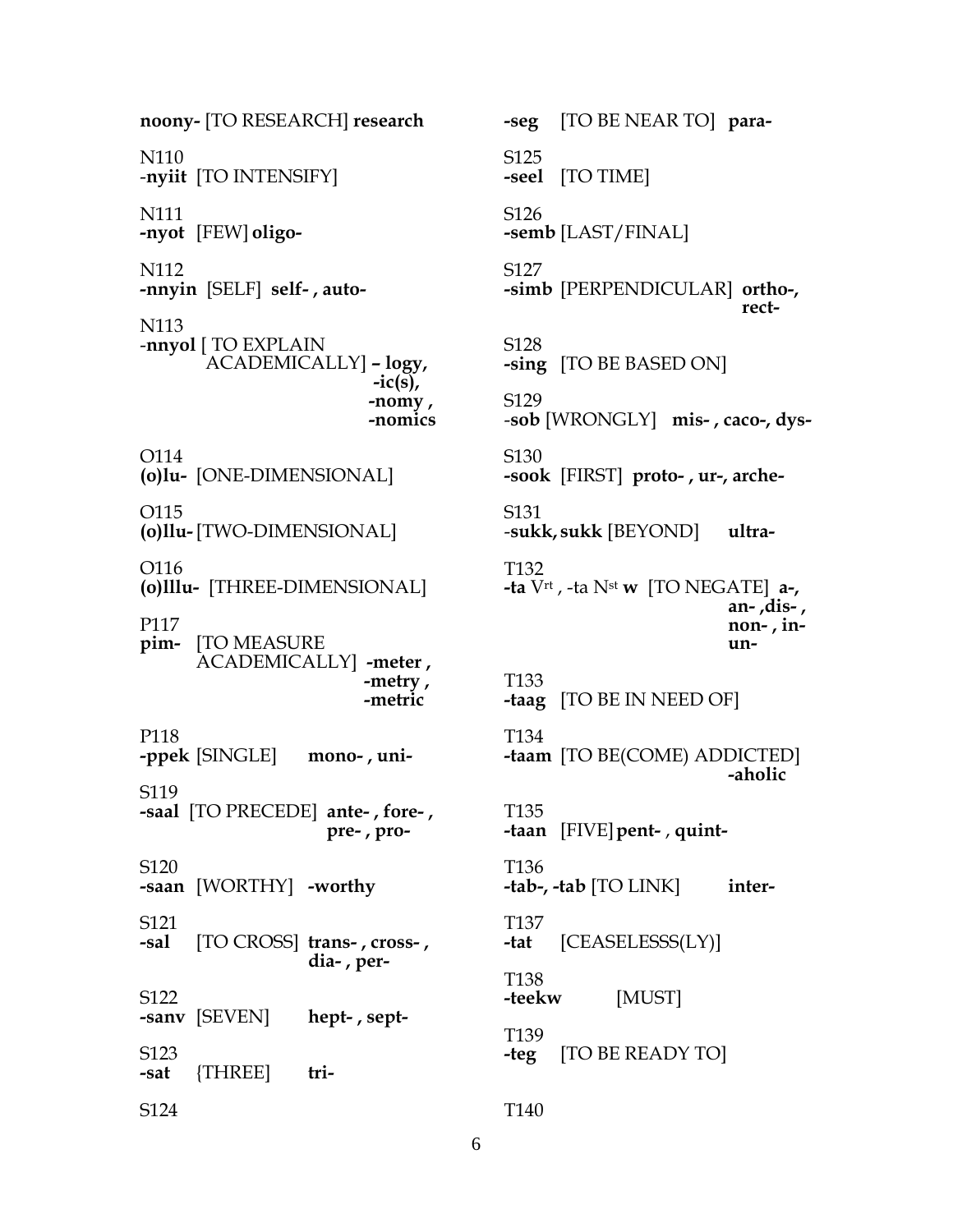-tel [FREQUENTLY] T<sub>141</sub> -tiil [TO FLOW] rheo-T<sub>142</sub> **-tikk** [TO BE AT THE TOP] maximum, acro-T<sub>143</sub> -tob<sup>1</sup> [TO BE(COME) WET/DAMP] hygro-T144  $-tob<sup>2</sup>$  [ TO BE AT THE BOTTOM] minimum, benth-T<sub>145</sub> [TO BE(COME) SMALL] -ton T<sub>146</sub> [TO KILL] tt--icide T147 -ttuk  $[TO RECUR]$ T<sub>148</sub> -tuk-[TO HAPPEN SUDDENLY] T<sub>149</sub> -tumb [TO INCREASE] T<sub>150</sub> -tund [PART OF] mer-T151 -tuuk [TO BE RIGHT] ortho-, rect-V<sub>152</sub> -vunj [TO DESTROY] -clasis, -clast W<sub>153</sub> -wa- [ACADEMIC FIELD] W<sub>154</sub> -wab [TO BE UNTRUE]

W155 -wag- [TO SUPPORT] pro-W<sub>156</sub> -wak [DIMINUTIVE] sub-, infra-, under-, hypo-, mini-, micro-, down- ,-let, -kin, -ock, -ette -ling, -cule W157 -wal<sup>1</sup> [FAR AWAY] tele-W158 -wal<sup>2</sup> [TO BECOME] -genesis, -escence W159  $-(w)$ an [IN ASSOCIATION WITH]  $con-$ ,  $com-$ ,  $col-$ ,  $co-$ ,  $cor$ -; sym-, syn-syl -; coeno-; inter-W<sub>160</sub> wand-[TO CAUSE TO MOVE **FROM INSIDE]** W<sub>161</sub> -wans [TO BE SUBORDINATE TO; TO BE UNDER] sub-, infr-, under-, hypo-, down-W162 -wany [ALONGSIDE] longi-W<sub>163</sub> -wav [ TO MOVE FROM AROUND] ab-, abs-;  $ap(0)$ -;  $ex-$ W164 -wek, -wik [TO BE DISPOSED] /TO BECOME] W<sub>165</sub> -wel, -wil [TO CONTAIN] -arium, -ery, -ary, -angium W<sub>166</sub>  $-(w)$ elel,  $-(w)$ ilil [DIRECTED] **TOWRADS** ad-W167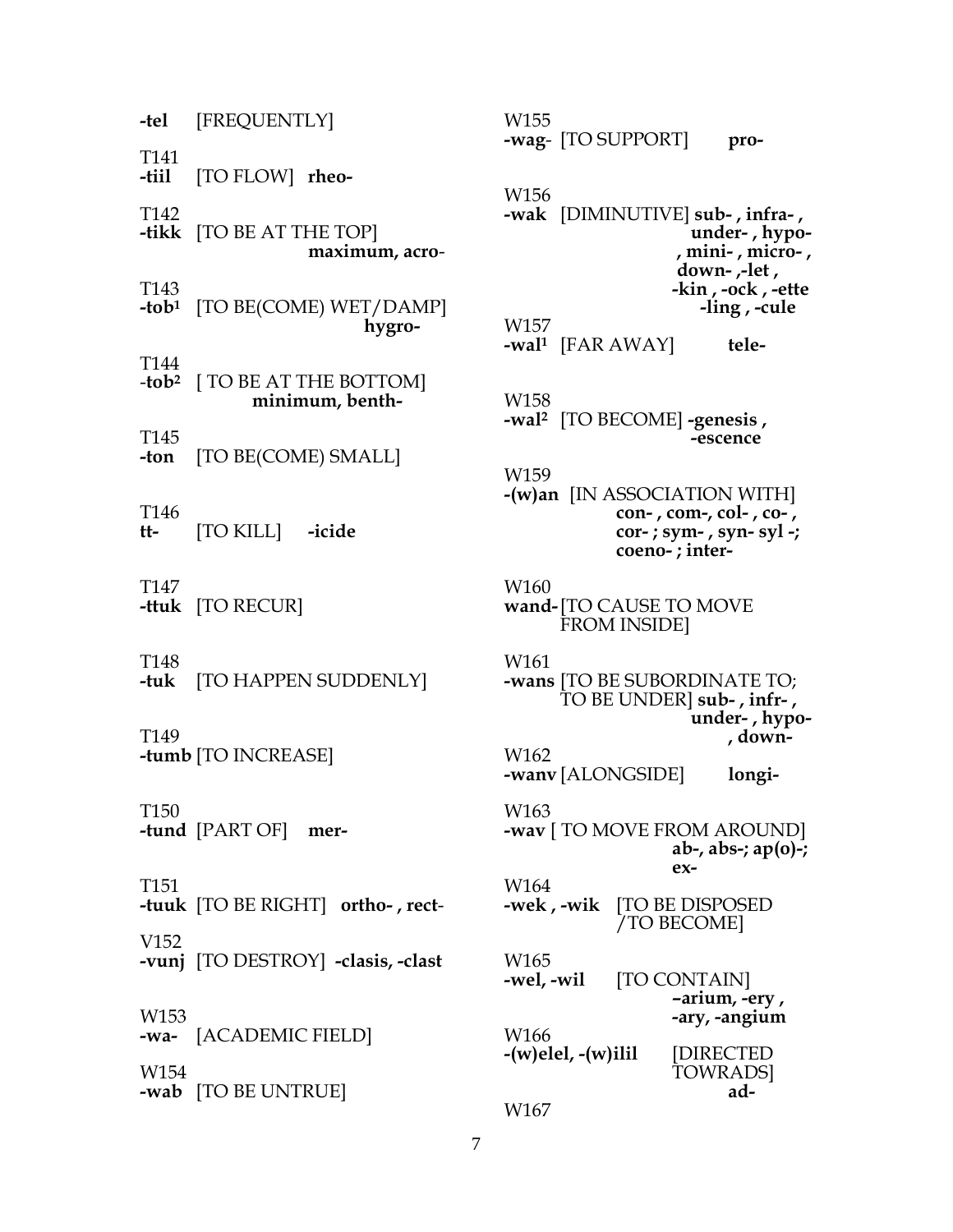**-wes, -wis** [TO BE DISPOSED/TO PRODUCE] **–iparous** W168 **-wet** [TO BEND] **ankylo-, anchylo**-W169 **-wew** [TO BE(COME) LIGHT] W170 **-wiis** [TO BE OPPOSITE; TO FACE] W171 **-(w)ok, -(w)ol, -(w)uk, -(w)ul** [TO REVERSE] **de-, counter-, contra-, anti-, dis-, cata-**W172 **-wol** [GRADUAL(LY)] W173 **-wug** [AUGMENTATIVE] **poly-, many- , multi- , myriad-, mega-, macro-, arch- ,over-, super-, supra- , up-, hyper-, maxi- , giga-, sur-**W174 **-wum** [TO BE INSIDE] **endo-**W175 **-(w)un** [TO SEPARATE] **dis- , se-**W176 **-wunj** [OBLIQUE(LY)] **plagio-**W177 **-wut** [INSUFFICIENT(LY)] **under-**Y178 **-yaan** [MANIA] **-mania** Y179 **-yak** [TO BE INFLAMED] **-itis** Y180 **-yan** [TO GENETICALLY ISSUE FROM] **–let, -ette, -ling, -kin, -ock** Y181

**-yang** [RAPIDLY] Y182<br>-yel **-yel** [TO BE(COME) WHITE] **leuco-**Y183 **yig-** [TO STUDY ACADEMICALLY] **studies** Y184 **yiiy-** [TO DEVISE] **engineering , technology** Y185 **-yim** [TO BE(COME) CONSTANT] Y186 -**yimp** [TO BE(COME) SHORT] Y187 **-yinz** [ TO BE ABLE TO] Y188 **-yit** [TO MOVE THROUGH] **per- dia-**Y189 **-yong** [TO CONTINUE] Y190 **-yot** [ TO BE(COME) HOT] **thermo-**Z191 **zib-** [TO BLOCK] **ob-**Z192 **-zil** [TO REJECT] **anti-**Z193 **-zim** [TO BE TRUE] Z194 **--zing, -zung** [ TO SURROUND] **circum-, peri-**Z195 **-zit** [TO BE(COME) HEAVY] Z196 **-zomb**[ON BOTH SIDES] **amphi- , ambi-**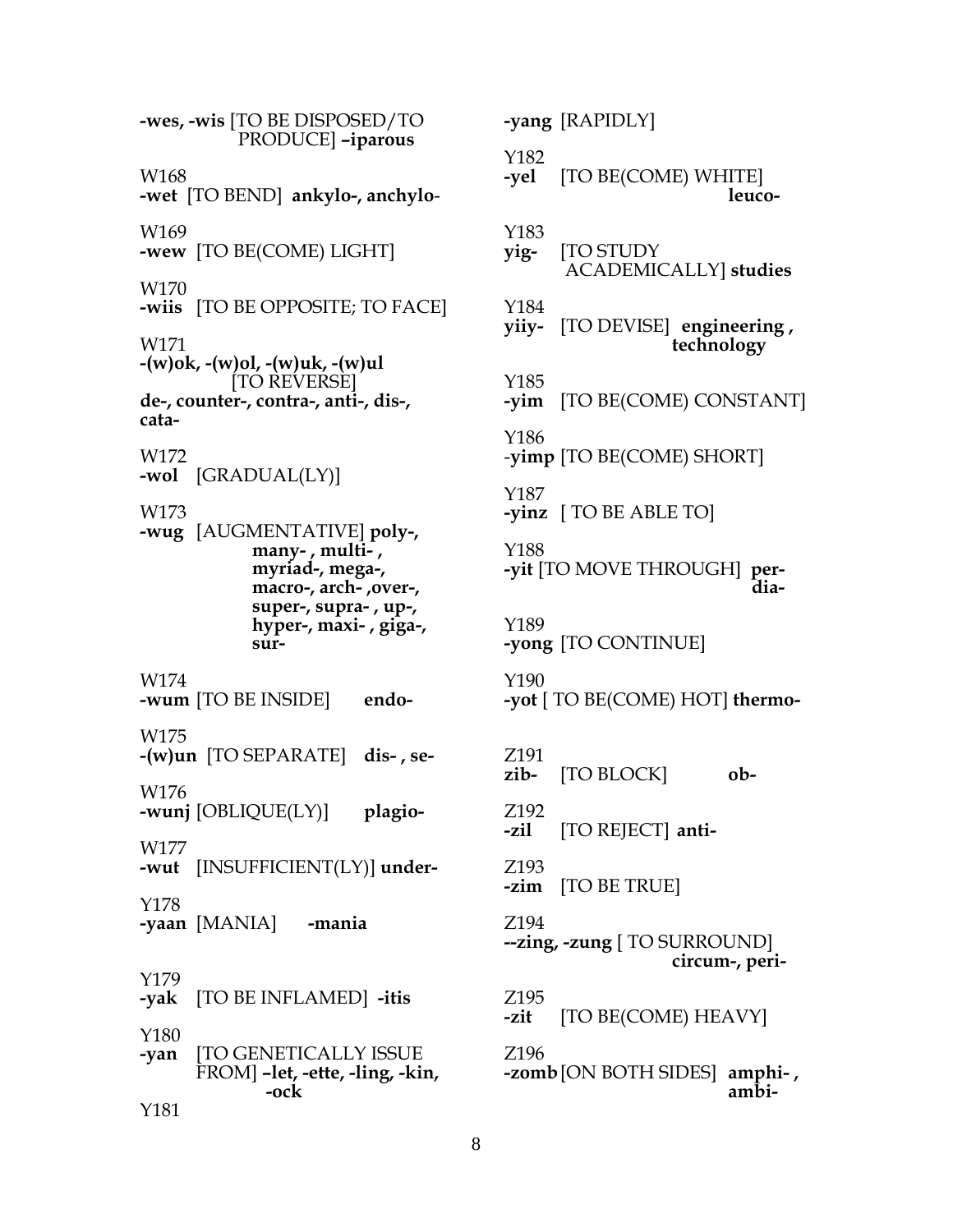## **MORPHEME INDEX**

| <b>ABLE</b>         | Y186             | <b>BIG</b>       | N103             |
|---------------------|------------------|------------------|------------------|
| <b>ABOVE</b>        | G36              | <b>BLACK</b>     | L87              |
| <b>ACADEMIC</b>     | T <sub>153</sub> | <b>BLOCK</b>     | Z191             |
| <b>ADDICTED</b>     | T <sub>134</sub> | <b>BOTTOM</b>    | T <sub>144</sub> |
| <b>AGAIN</b>        | N101             | <b>BREAK</b>     | M92              |
| <b>ALONGSIDE</b>    | W162             | <b>CALCULATE</b> | <b>B4</b>        |
| <b>ANCIENT</b>      | D <sub>22</sub>  | <b>CARRY</b>     | <b>B8</b>        |
| <b>ANEW</b>         | G37              | CEASELES(LY)     | T <sub>137</sub> |
| <b>APPEAR</b>       | L80              | <b>CHANGE</b>    | K66              |
| <b>AROUND</b>       | W163             | <b>COMPARE</b>   | G35              |
| <b>ARREST</b>       | B <sub>3</sub>   | <b>COMPLETE</b>  | M91              |
| <b>ASSOCIATION</b>  | W159             | <b>CONCEAL</b>   | K <sub>53</sub>  |
| <b>AUGMENTATIVE</b> | W173             | <b>CONFORM</b>   | G40              |
| <b>BACK</b>         | D21              | <b>CONSTANT</b>  | Y185             |
| <b>BACKWARDS</b>    | <b>B10</b>       | <b>CONTAIN</b>   | W165             |
| <b>BADLY</b>        | <b>B16</b>       | <b>CONTINUE</b>  | Y189             |
| <b>BASE</b>         | S128             | <b>CONTROL</b>   | F <sub>29</sub>  |
| <b>BEAR</b>         | <b>B8</b>        | CORRESPOND       | K64              |
| <b>BECOME</b>       | W158             | <b>CROSS</b>     | K49              |
| <b>BEGIN</b>        | A <sub>1</sub>   | <b>CROSS</b>     | S <sub>121</sub> |
| <b>BELONG</b>       | L90              | CYBER(NETOICS)   | L71              |
| <b>BEND</b>         | W168             | <b>DAMP</b>      | T143             |
| <b>BESIDE</b>       | B7               | <b>DECEIVE</b>   | D <sub>25</sub>  |
| <b>BEYOND</b>       | G38              | <b>DECREASE</b>  | K46              |
| <b>BEYOND</b>       | S131             | <b>DEFECTIVE</b> | E26              |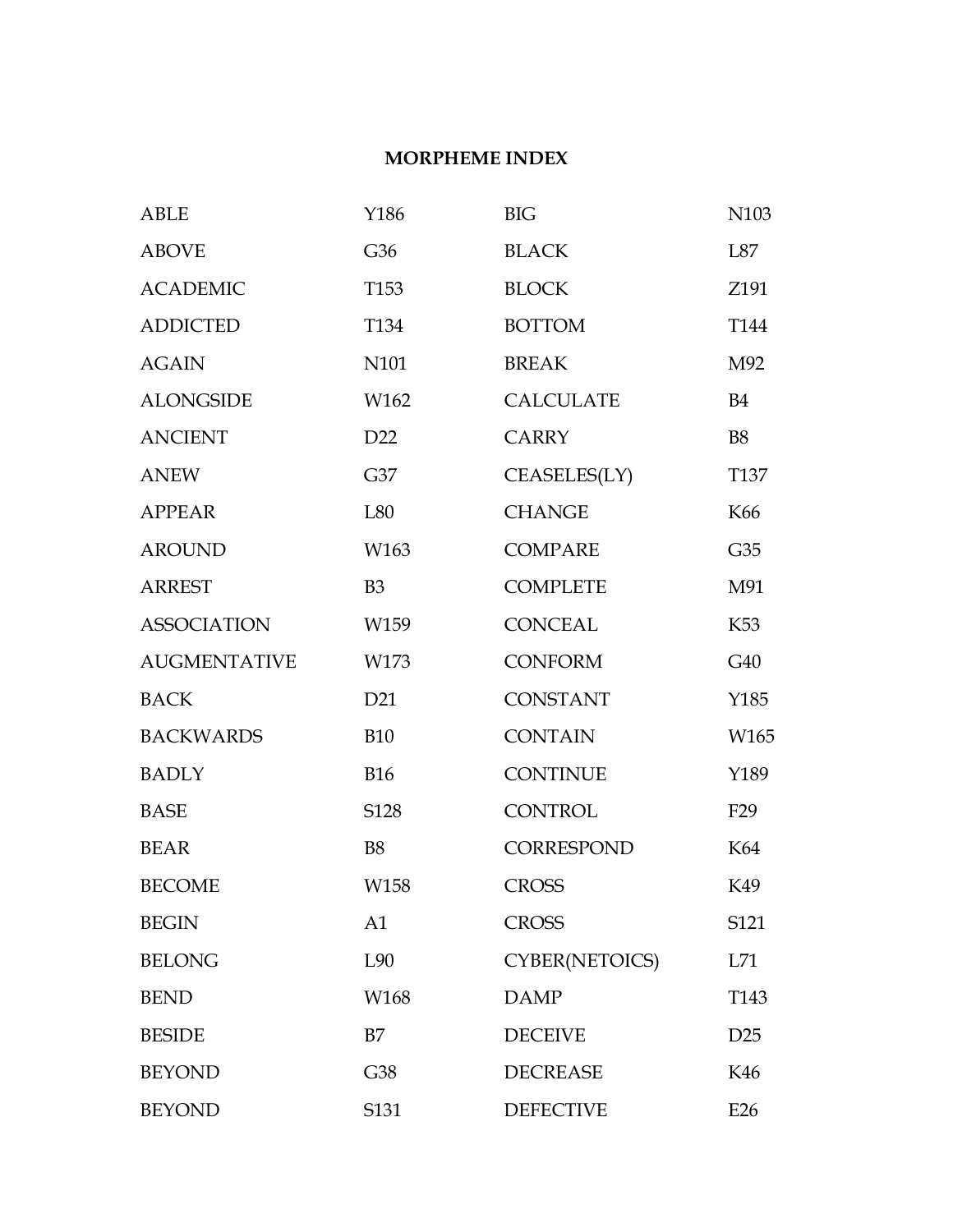| <b>DEPUTIZE</b>     | M98              | FAIL                 | L76              |
|---------------------|------------------|----------------------|------------------|
| <b>DESCEND</b>      | K54              | FAR                  | W157             |
| <b>DESTROY</b>      | V <sub>152</sub> | <b>FEW</b>           | N111             |
| <b>DETECT</b>       | K48              | <b>FINAL</b>         | S126             |
| <b>DEVELOP</b>      | <b>K58</b>       | <b>FIRST</b>         | S130             |
| <b>DEVISE</b>       | Y184             | <b>FIVE</b>          | T <sub>135</sub> |
| <b>DIMENSION</b>    | O114             | <b>FLATTEN</b>       | <b>B9</b>        |
| <b>DIMENSION</b>    | O115             | <b>FLOW</b>          | T <sub>141</sub> |
| <b>DIMENSION</b>    | O116             | <b>FOLLOW</b>        | G39              |
| <b>DIMINUTIVE</b>   | W156             | <b>FOUR</b>          | B <sub>5</sub>   |
| <b>DISCONTINUE</b>  | K57              | <b>FORWARDS</b>      | <b>B11</b>       |
| <b>DISCRIMINATE</b> | <b>B17</b>       | <b>FREQUENTLY</b>    | T <sub>140</sub> |
| <b>DISEASED</b>     | E26              | <b>FRIENDLY</b>      | K63              |
| <b>DISEASED</b>     | L88              | <b>FULL</b>          | J42              |
| <b>DISPOSED</b>     | W167             | <b>GENETIC ISSUE</b> | 180              |
| <b>DISPOSED</b>     | W164             | GRADUAL(LY)          | W172             |
| <b>DRY</b>          | K44              | <b>GREEN</b>         | J41              |
| <b>EARNESTLY</b>    | D23              | <b>GROUP</b>         | K61              |
| EAT                 | L89              | <b>GROW</b>          | K <sub>58</sub>  |
| <b>EIGHT</b>        | N <sub>100</sub> | <b>HALF</b>          | N <sub>108</sub> |
| <b>EMBRACE</b>      | <b>B19</b>       | <b>HAVE</b>          | L79              |
| <b>EQUAL</b>        | N <sub>106</sub> | <b>HEAVY</b>         | Z195             |
| <b>EVERY</b>        | K <sub>50</sub>  | <b>HOT</b>           | Y190             |
| <b>EXCESSIVE</b>    | K51              | <b>IMITATE</b>       | G <sub>34</sub>  |
| <b>EXPLAIN</b>      | N113             | <b>INCREASE</b>      | T <sub>149</sub> |
| <b>FACE</b>         | W170             | <b>INDIFFERENT</b>   | L73              |
| FAIL                | L75              | <b>INFLAMED</b>      | Y179             |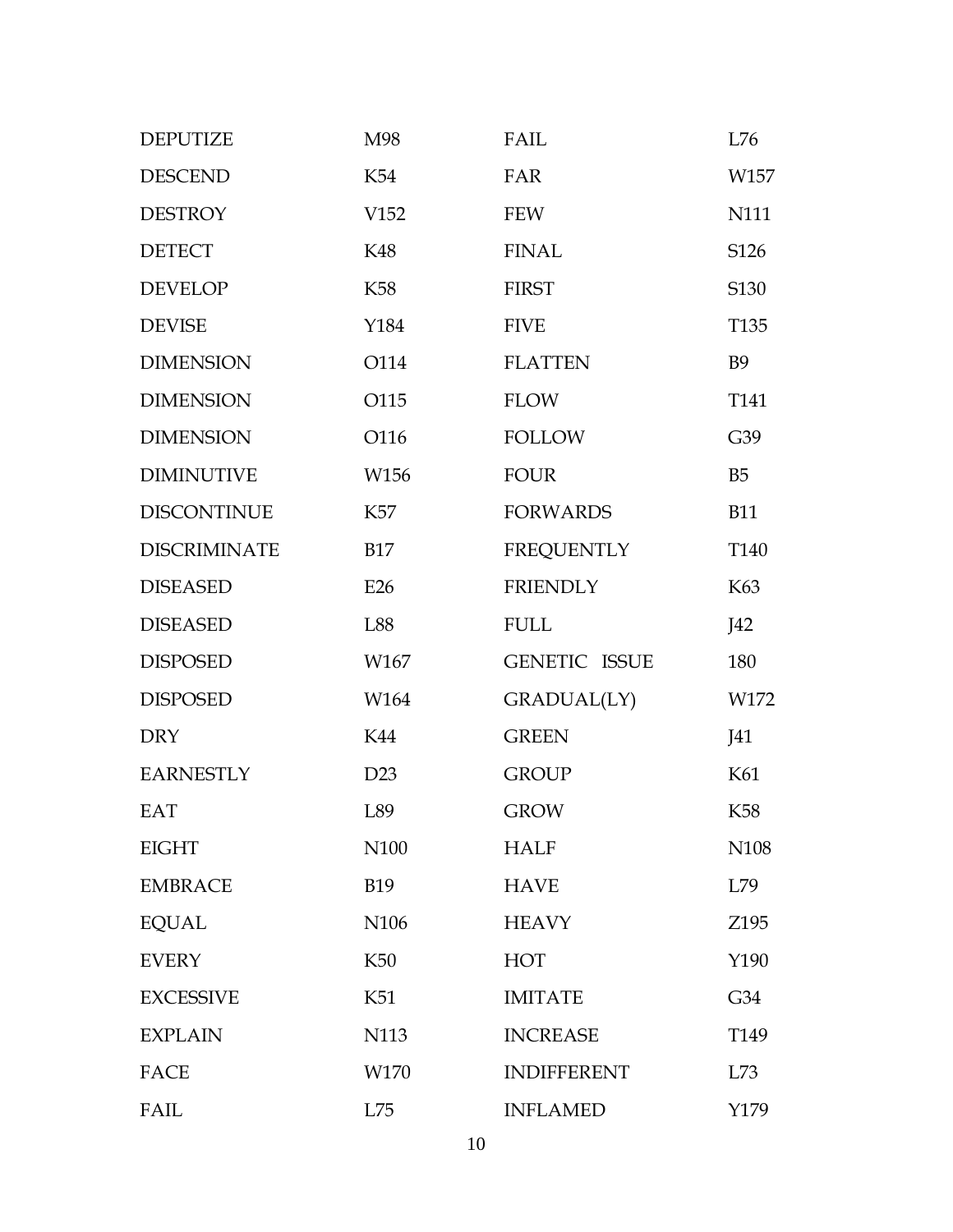|                                  |                  | <b>NEAR</b>                   | S124                    |
|----------------------------------|------------------|-------------------------------|-------------------------|
| <b>INITIATE</b><br><b>INSIDE</b> | A2<br>L78        | <b>NEAR</b>                   | K60                     |
| <b>INSIDE</b>                    | M97              | <b>NEED</b>                   | T <sub>133</sub>        |
| <b>INSIDE</b>                    | W160             | <b>NEGATE</b>                 | G31                     |
| <b>INSIDE</b>                    | W174             | <b>NEIGHBOUR</b>              | L67                     |
| INSUFFICIENT(LY)                 | W177             | <b>NEUTRAL</b>                | L73                     |
| <b>INTENSIFY</b>                 | N110             | <b>NEGATE</b>                 | T <sub>132</sub>        |
| <b>INWARDS</b>                   | M94              | <b>NINE</b>                   | <b>B13</b>              |
| <b>INWARDS</b>                   | M93              | OBLIQUE(LY)                   | W176                    |
| <b>KILL</b>                      | T <sub>146</sub> | <b>ONE</b>                    | <b>B12</b>              |
| <b>LACK</b>                      | <b>B18</b>       | <b>OPPOSITE</b>               | W171                    |
| <b>LAST</b>                      | S126             | <b>OTHER</b>                  | L70                     |
| <b>LEFT</b>                      | K <sub>55</sub>  | <b>OUTSIDE</b>                | <b>B20</b>              |
| <b>LIGHT</b>                     | W169             | <b>OUTWARDS</b>               | M95                     |
| <b>LIKE</b>                      | F <sub>28</sub>  | <b>PAIN</b>                   | L82                     |
| <b>LINK</b>                      | T136             | <b>PART</b>                   | T <sub>150</sub>        |
| <b>LONG</b>                      | L72              | PERPENDICULAR                 | S127                    |
| <b>LOVE</b>                      | G32              | PERTAINING                    | F27                     |
| <b>MAKE</b>                      | K56              | <b>PHOBIA</b>                 | K65                     |
| <b>MANIA</b>                     | Y178             | <b>PRECEDE</b>                | S119                    |
| <b>MANY</b>                      | N104             | <b>RAPIDLY</b>                | Y181                    |
| <b>MEASURE</b>                   | P117             | <b>READY</b>                  | T <sub>139</sub>        |
| <b>MIDDLE</b>                    | K45              | <b>RECUR</b>                  | T <sub>147</sub>        |
| <b>MUCH</b>                      | N104             | <b>RED</b>                    | M99                     |
| <b>MULTIPLY</b>                  | L85              | <b>REJECT</b>                 | Z192                    |
| <b>MUST</b>                      | T <sub>138</sub> | <b>RELATED THROUGH</b>        |                         |
| <b>NARROW</b>                    | F30              | A MARRIAGE<br><b>RESEARCH</b> | L74<br>N <sub>109</sub> |